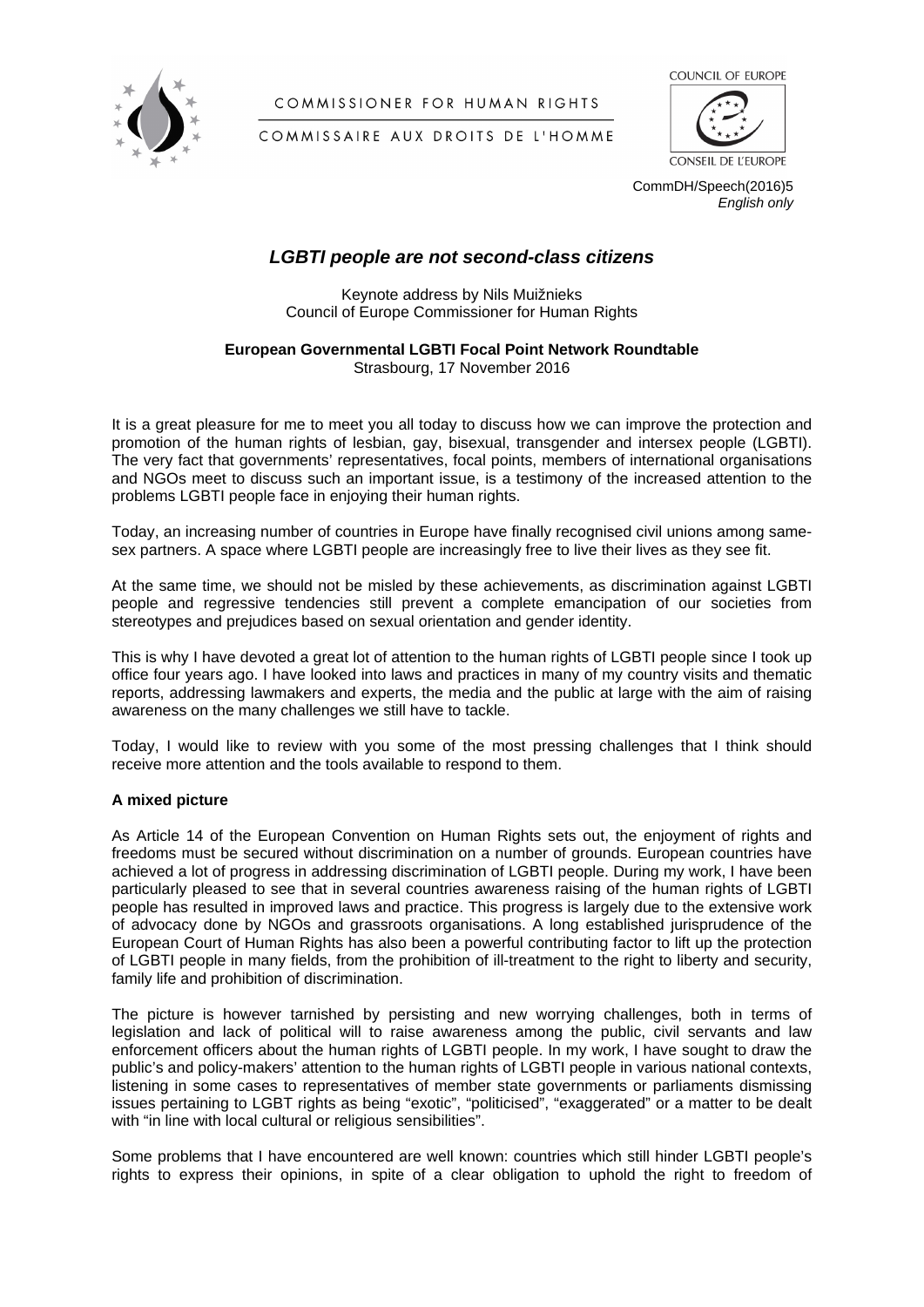expression and of assembly; so-called "anti-LGBTI propaganda laws" passed off for measures necessary to protect children; homophobic statements, including by leading policy makers; or hate crimes against LGBTI people remain unpunished.

These are long-standing issues that we still have to solve, but on which plenty of work and awareness-raising activities have been done and are under way.

Today I would like to focus on three less visible, yet equally important problems that I have observed during my work.

#### **Deleterious medical practices**

The first is the widely neglected human rights violations of intersex children and adults, who are all too often victims of violence and harmful medical practices including in Europe. Europeans remain largely unaware of the painful personal histories of intersex people and the human rights violations they face. Stereotypes and norms grounded on the binary female-male classification have led to unnecessary medical and surgical interventions and hormonal treatments on intersex people, as well as a climate of incomprehension in society.

On the occasion of the international intersex awareness day, last 26 October, I joined UN and regional experts in calling on governments to end this shameful situation, which is often perpetuated by keeping parents of children with intersex traits unaware of the alternatives or the potential negative consequences of the medical acts. They also often face pressure to agree to surgeries or treatments that lack medical indication, necessity or urgency and are mainly driven by social prejudice, stigma associated with intersex bodies and administrative requirements to assign sex at the moment of birth registration.

Profound negative impacts of these often irreversible procedures have been reported, including permanent infertility, incontinence, loss of sexual sensation, causing life-long pain and severe psychological suffering, including depression and shame linked to attempts to hide and erase intersex traits. In many cases intersex people do not even have access to their own medical records or original birth certificates. Moreover, the early "normalising" treatments do not respect intersex persons' rights to self-determination and physical integrity.

#### **Unsafe environment**

A second problem to which we should devote more attention is widespread negative public attitudes towards LGBTI people, and in particular bullying in schools. Two years ago I already underscored that LGBTI children have the right to safety and equality, but regrettably I have observed little progress.

Although precise statistics are lacking, it is estimated that the actual or assumed sexual orientation or gender identity of a child is the second most common reason for bullying. According to the 2013 FRA survey the vast majority of participants recalled harassment against LGBT students during their time in school. That survey confirmed the results of previous studies carried out by ILGA and IGLYO, as well as by other organisations in the USA. In addition, an Irish study concluded that over half of LGBT respondents aged 25 or younger had given serious consideration to ending their lives. As a consequence, LGBTI children's educational achievement is negatively affected and their rights to education without discrimination and to enjoy the highest attainable standard of health seriously disregarded.

In some countries, this problem has been intensified by laws banning information about LGBTI people. The targets of these measures have not only been LGBTI activists, but also those expressing solidarity with their struggle for equality and others who have sought to disseminate factual information about sexual orientation and gender identity. These laws are often so vaguely worded that they may outlaw any public discussion or public activity surrounding LGBTI issues.

In addition, public debate has been poisoned by disinformation about the so called rainbow families and their ability to raise children. Although laws are increasingly granting the possibility for same-sex couples to marry or live in otherwise legally recognised relationships, there has been an emotional debate that has diverted attention from facts, propagating specious argument about same-sex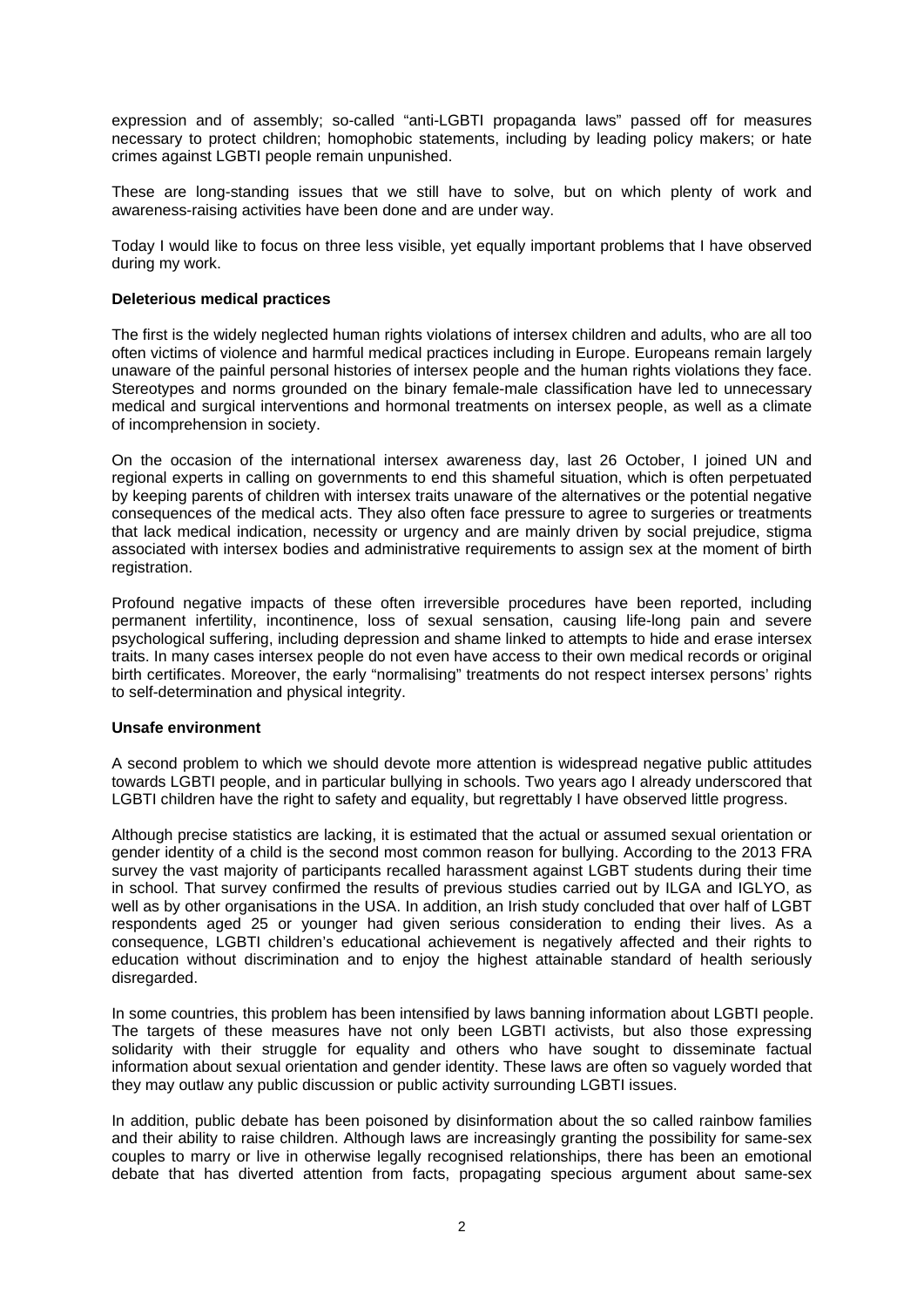couples rearing children. Although this discourse is disproved by an increasing amount of scientific research, playing with people's emotions keeps reinforcing unsubstantiated messages that feed negative public attitudes towards LGBTI in many European countries.

### **Insufficient safeguards in immigration**

The third concern relates to the difficulties that LGBTI asylum-seekers face in Europe. As both UNHCR and the European Parliament have pointed out recently, the specific forms of gender-based persecution are all too often not recognised in asylum procedures. UNHCR also noted that LGBTI asylum-seekers and refugees are subject to social exclusion and violence in countries of asylum by both the host community and the broader asylum-seeker and refugee community. Acceptance of LGBTI asylum-seekers in reception and immigration detention centres is also very low, including in countries considered as safe.

Moreover, persecution on the basis of sexual orientation is not sufficiently taken into account in decisions on asylum claims by LGBTI asylum-seekers and refugees. LGBTI organisations and defenders have also pointed out that national authorities lack LGBTI-sensitive training, which can have negative consequences on their protection, in particular as regards the respect for the right to privacy.

## **Closing the gaps**

These issues may sound familiar to experts and defenders of the human rights of LGBTI people. But they are less known by policy makers, law enforcement officials and the public, both at national and local level, in many of our member states.

Our task is to raise awareness about this issue and provide states with the tools to tear down all the barriers which still prevent millions of people from enjoying their human rights.

If we fail, millions of LGBTI people will continue to suffer from discrimination, a condition that has been shown to have negative consequences on LGBTI people's education prospects and health. Children will pay a particularly high price, also because they are often victims of rejections and incomprehension in their own families. In addition, not resolving these problems deals a fundamental blow to the foundations of human rights law and Europe's system of protection, grounded on member states' commitment to uphold the universality of human rights.

We therefore have both a moral and a legal urgency to ensure that LGBTI people enjoy their rights on equal footing with others. Achieving this goal will result in more inclusive and diverse societies where everybody is treated equally. For this, we need a systematic plan articulated on a number of key measures.

The first measure is a more serious implementation of anti-discrimination laws. Although most member states have legislation in place which bans discrimination on the basis of sexual orientation or gender identity, it is rarely comprehensive. Too few member states criminalise incitement to hatred on grounds of sexual orientation or gender identity and treat homophobic or transphobic motivation as an aggravating circumstance in common crimes. The case law at national level on instances of homophobic or transphobic hate speech is thus far relatively sparse, while political and public discourse on LGBT issues, especially on the internet, is often vilifying and stigmatising. For this reason, States have to improve their legislation and better implement it, in a way which abides by the jurisprudence of the European Court of Human Rights as well as by the standards adopted at the international level, like the recommendations of the Council of Europe Committee of Ministers, of the Parliamentary Assembly, and the decisions of the European Social Charter.

Legislation alone, though, will not be enough. Awareness about LGBTI rights should be strengthened across all public institutions and private companies alike. Rather than keeping LGBTI issues in the closet, state institutions must fulfill their human rights obligations to all and help counter prejudice against LGBTI people. If public opinion is hostile to LGBTI rights, the state has the obligation to counter this hostility and raise awareness among the public.